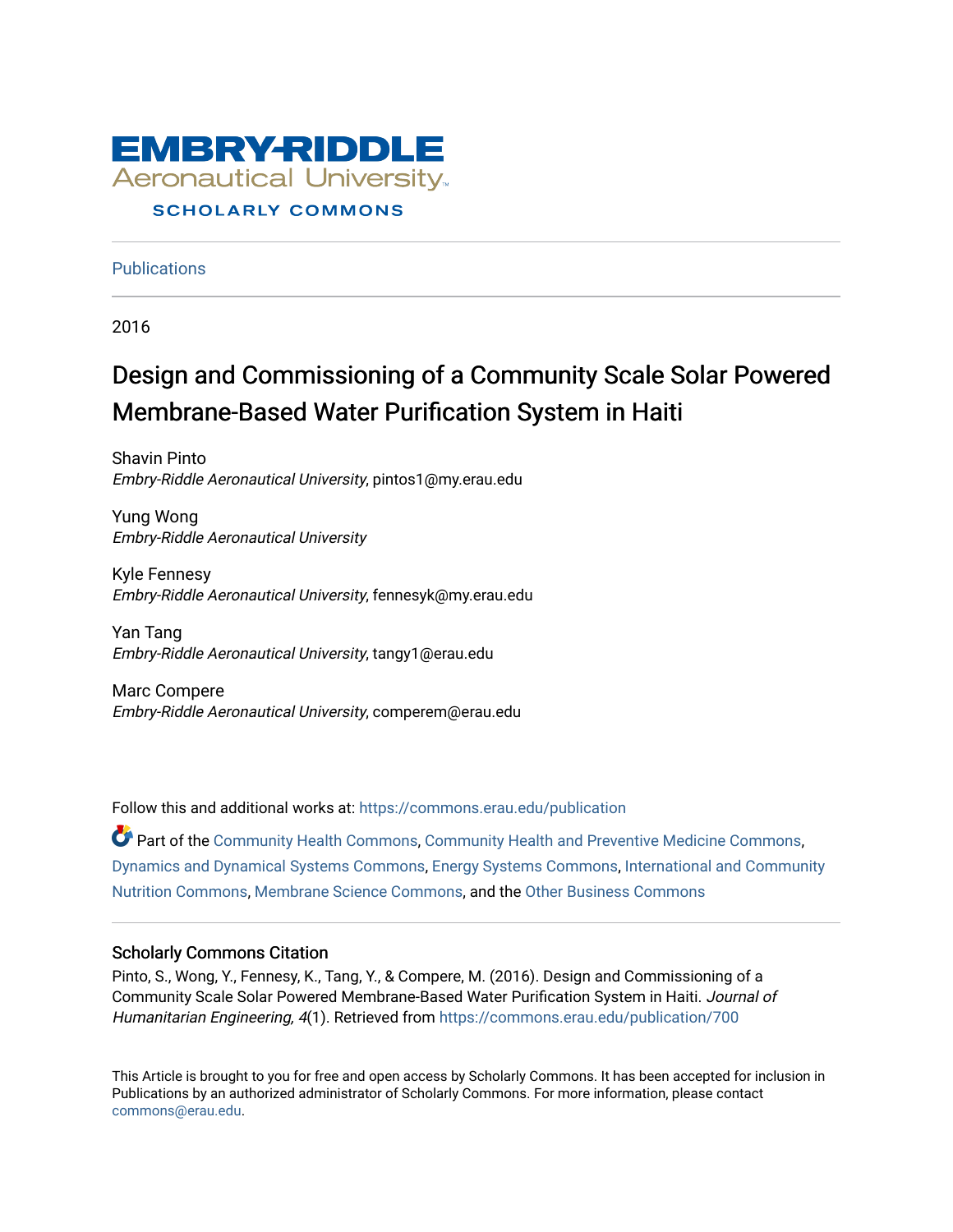## **Design and Commissioning of a Community Scale Solar Powered Membrane-Based Water Purification System in Haiti**

Shavin Pinto\*, Yung Wong, Kyle Fennesy, Yan Tang, Marc Compere Embry-Riddle Aeronautical University, Mechanical Engineering, Daytona Beach, FL, USA Shaveen.Pinto@gmail.com

**ABSTRACT:** *This paper presents the design and commissioning of a solar powered water purification system at the Ryan Epps Home for Children (REHC) in Michaud, Haiti. This system supplies clean drinking water to the 200 children who live and go to school at REHC and also to the community in the form of a micro-business. This micro-business is the mechanism for income generation for sustainable system operation. The purifier uses a three stage filtration system with a disc-type sediment filter, a 0.1 micron ultrafiltration membrane, and an ultraviolet light for disinfection. The backwash cycle extends the life of the ultrafiltration membrane to 4 – 7 years before a new filter is required. Simplicity in operation was an important design consideration because it facilitates local operator training, and understanding. To further ensure complete understanding of operation, a pictorial quick-start manual was developed so that operators only need to follow the diagrams laid out on the manual. The design folder with CAD drawings, schematics, datasheets, and troubleshooting guide are left with the local operators. Testing before shipping and after installation to ensure proper operation upon installation and on-site water quality testing ensures it will promote improved community health.*

**KEYWORDS:** Community development, water purification, solar power, off-grid electricity, membrane filtration, WASH training

### **1. INTRODUCTION**

The 7.0 magnitude earthquake that struck Haiti on January 2010 took the lives of over 200,000 people and left 1.5 million people homeless (Lies, 2011). The desperate need for basic necessities such as food and water encouraged Embry-Riddle Aeronautical University (ERAU) students to establish Project Haiti, a student led movement to improve the livelihood of Haitian communities (Tang et al., 2012). Since 2010, ERAU students have designed and installed community scale solar powered water purification systems in various Haitian communities. The initial system installed in Haiti during 2010 was able to provide just 3.8 litres per minute (L/min). Since then, the project has evolved immensely and by 2012, ERAU students designed a system capable of providing over 76,000 litres of water at 76 L/min (Wong et al., 2014). The system was installed at Onaville, one of Haiti's largest tent cities, which has a population of about 100,000. This paper presents ERAU's 4th system that was installed at Ryan Epps Home for Children (REHC) during the summer of 2013. The purifier is capable of producing 30,000 litres of potable water powered entirely by the sun. The water source for the system is a 40 m (metre) deep bore well with a 0.15 m diameter. In addition to providing water for the general operations of the orphanage, ERAU collaborated with local Haitians to implement a micro-business to sell the excess water to surrounding communities to generate income to sustain the purifier. Water, Sanitation and Hygiene (WASH) training sessions were also performed to educate Haitian communities and to improve their general wellbeing.

#### **2 PROJECT OVERVIEW**

#### **2.1 Design Goals**

Since the system is operated and maintained by local non-technical operators, the main design goal was to accomplish a sustainable design that would require minimal maintenance and simple operational tasks.

The stages of filtration that the system utilises were chosen specifically to eliminate the need for cartridge replacement. A system that requires frequent cartridge replacement would be a burden for the Haitian operators in terms of cost. Limited availability in Haiti would also lead to the operators having to import the desired filter cartridges from overseas. For this reason, the main filtration components are capable of being backwashed or can be cleaned manually.

Since the system is designed for a community, a high flow rate is critical to distribute the potable water effectively. The main filtration mechanism of the purifier is an ultra-filtration (UF) membrane. This allows the system to provide up to 30,000 litres of water per day operating at the high flow rate of 38 L/min.

The design excluded the use of complex electronics to avoid maintenance complications in the field. To switch back and forth from filtration mode to backwash mode, the system utilises a simple valve mechanism that allows for field serviceability. Timers and time-delay relays control the filtration run-time and backwash run-time. Avoiding sensitive electronics has led to a simpler design that is easier to maintain and repair.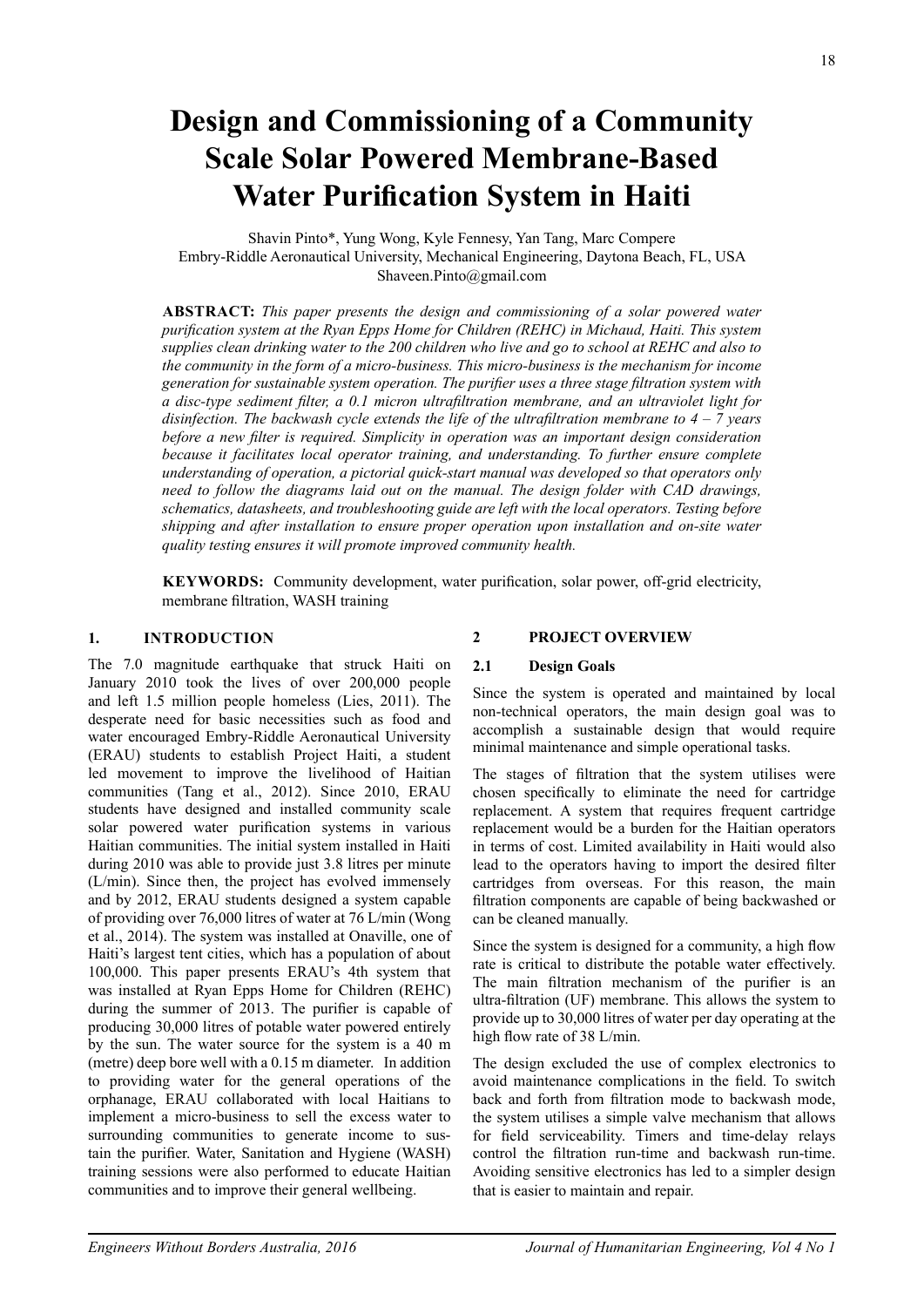

*Figure 1: Purification system layout with well water tanks, purifier and clean water tank*



#### **2.2 Site Layout**

Planning of the site layout began four months before the travel date to Haiti for installation. ERAU students collaborated with representatives of REHC to ensure all requirements were met from both parties. Figure 1 illustrates the purifier system layout and Figure 2 illustrates the overall site layout.

The two 3,700 litre tanks are placed to the left of the purifier. The purifier and electronics are stored in a secure enclosure. The 3,700 litre clean-water tank is placed on a raised platform so that the purified water can be gravityfed to the distribution rail, eliminating the need for an additional pump. The solar panels were mounted on the roof of a hurricane-proof building. REHC has security guards on site at all times. Teaming with a suitable installation partner that meets the criteria facilitates the installation process and also leads to a sustainable project with proper management.

#### **3 PURIFIER PROCESS DESIGN**

#### **3.1 Stages of Filtration**

As illustrated in Figure 3, the system utilises three stages of filtration. First, the well water passes through a disc filter that removes sediment larger than 50 micron. As the water passes from the outside of the discs to the inside, grooves molded into the surface of the discs trap the sediment. These discs can be manually cleaned and be reused. A high velocity centrifugal action inside the filter housing causes the sediments to spin away from the disc cartridge to the base of the filter (Leaman, n.d.). The accumulated sediment can then be flushed from the filter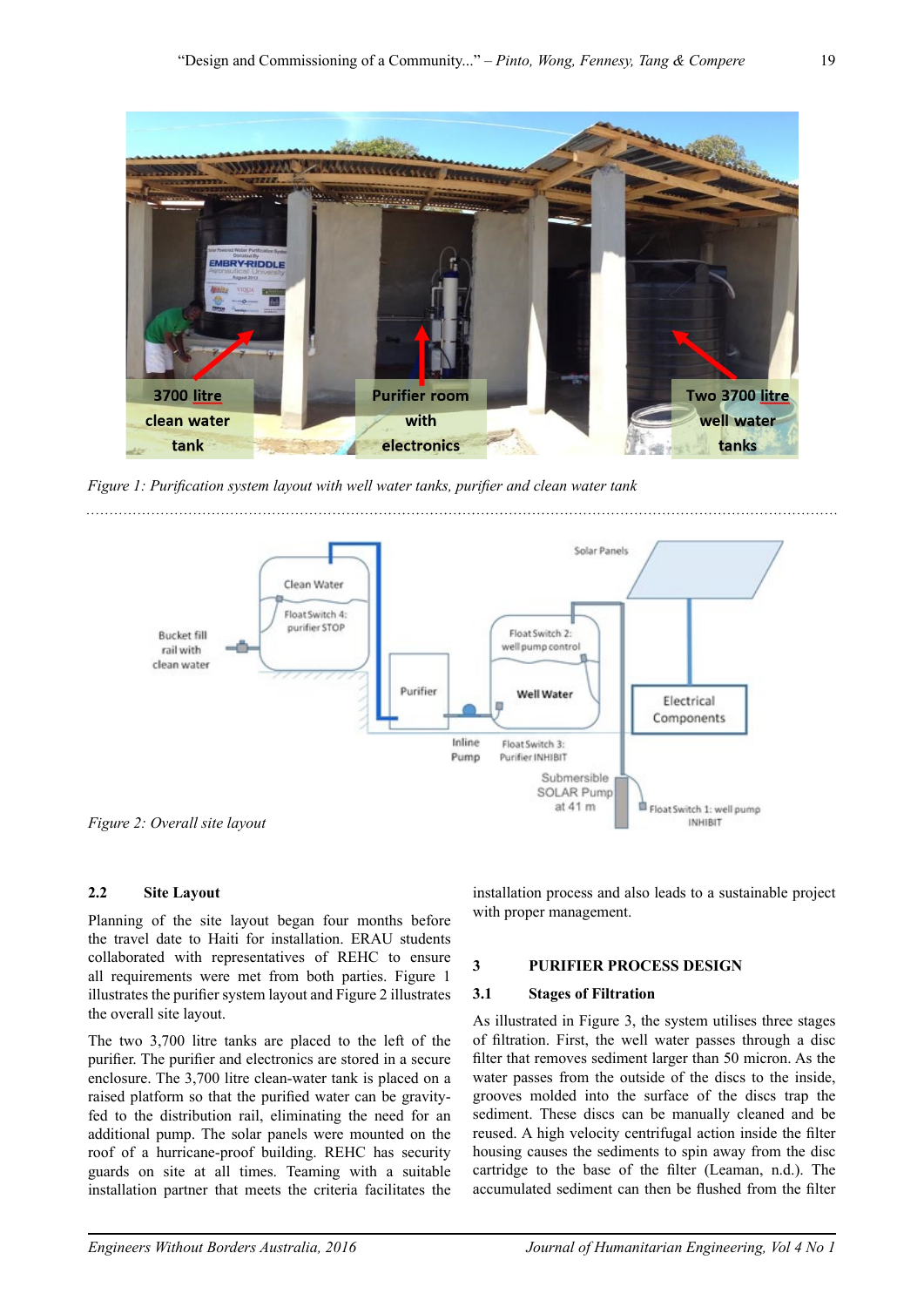

*Figure 3: Purifier hydraulic flow schematic*

through the flush port connection at the bottom of the filter. This minimises the maintenance required on the discs.

A 0.1 micron UF membrane filter is used as the second stage filtration. The UF membrane removes all types of bacteria and majority of viruses. The filter has a large surface of 43 m2 that allows for low transmembrane pressure at high flow rates. It also allows the filter to operate for long periods of time before requiring backwashing. With proper maintenance, the membrane filter has a 4 to 7 year design life (Leaman, n.d.).

To eliminate the remaining viruses that pass through the first two stages of filtration, a germicidal ultraviolet (UV) disinfection filter is used as the third stage. The UV rays deactivate the DNA of the remaining viruses and the UV bulb provides 9,000 hours (375 V) of consistent ultraviolet output before needing to be replaced (Viqua.com, 2014). After passing through three stages of filtration, the potable water that is distributed meets the drinking water standards set by the Environmental Protection Agency (EPA) and National Sanitation Foundation (NSF).

#### 3.2 Design Costs

Table 1 summarises the cost of major mechanical components of the purifier and the site layout.

*Table 1: Cost of major mechanical components*

| <b>Filtration component</b> | Cost (USD) |
|-----------------------------|------------|
| Purification components     | \$6,733.48 |
| Plumbing components         | \$436.60   |
| Storage tanks               | \$400.00   |
| <b>Total</b>                | \$7,570.08 |

#### **4 PURIFIER OPERATION AND MAINTENANCE**

#### **4.1 Modes of Operation**

The system operates in two different modes: filtration mode and backwash mode. Filtration mode involves passing the

well water through the mentioned stages of filtration and the purified water is stored in a clean tank.

#### **4.2 Sediment Filter Cleaning**

The design of the Helix HD Disc filter is such that a centrifugal action inside the filter spins away the sediment from the disc surface towards the flush port at the bottom of the filter. However, the filter discs still require to be rinsed off once a week. The filter is capable of being automatically backwashed once clogged. Implementing a backwash system for the Helix filter requires additional electrical components which complicates the overall design of the system. To retain a simplistic design, Haitian operators are trained on site to manually clean the Helix filter by flushing out the sediments trapped between the discs.

#### **4.3 UF Membrane Backwashing**

After being in operation for a period of time, the suspended particles in the water source form a cake layer on the membrane surface which results in a permeate flux decline or an increase in transmembrane pressure. A backwash system is utilised to lift off the cake layer and flush out the suspended particles.

During backwash mode, purified water mixed with a chlorine concentration of 1490 mg/L is passed through the UF membrane filter in reverse direction. In addition, high velocity air is blown through the filter simultaneously to increase the backwash efficiency.

The use of air sparging during backwash helps to effectively eliminate the cake layer that builds up on the membrane surface. The air improves material removal and also reduces the volume of concentrated fouling to be flushed (Serra et al., 1999).

Chlorine is added into the backwash to promote chemical breakdown of foulants (Decarolis et al., 2001). Chlorine is able to destroy organic matter that accumulates on the membrane surface and also is capable of repressing microbial growth (Nguyen, 2012). Therefore, the use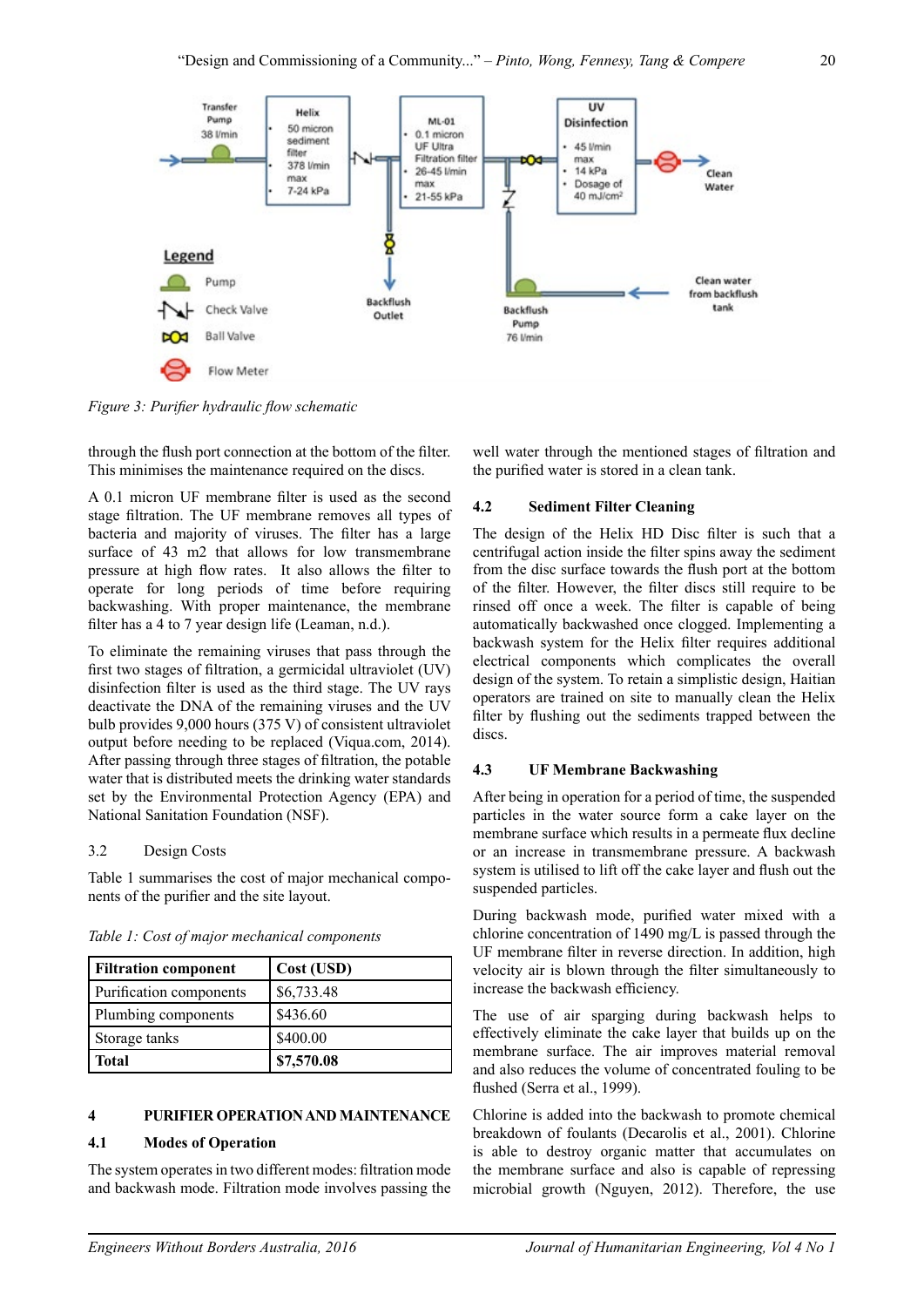of chlorine during backwash prevents the formation of biofilm on the membrane surface.

The overall effectiveness of backwashing to enhance membraneproductivity is directly related to the characteristics of the well water that is passed through the filter and the frequency at which backwash cycles are performed. For this reason, the system is backwashed every half-hour by the Haitian operators. A sequence of timers and time-delay relays controls the forward filtration then and backwash sequences (1 min backwash). The timer and relays implement an analog control system repairable in the field. The design includes no additional circuit boards or sensitive electronics to fail whilst in service.

#### **4.4 User Manual and Pictorial Guides**

After installation, a full day is allocated to train the local operators and to educate them about the functionality of the purifier (Figure 5). To further ensure understanding of operation, the team developed a quick-start pictorial guide. The quick-start guide is designed to facilitate the daily operations of the purifier. The design of the quick start



*Figure 4: Pictorial based Quick-Start guide*



*Figure 5: Haitian operators being trained with the aid of Quick-Start guide*

guide is illustrated in Figure 4. The operators can simply follow the diagrams laid out on the manual. In addition to the pictorial guides, a technical user manual containing computer aided drawings (CAD), schematics, datasheets and troubleshooting guides were also given to the operators of REHC. In case the system malfunctions, the user manual contains sufficient troubleshooting information.

#### **4.5 Annual Maintenance Costs**

The only component that requires replacement annually is the UV bulb that costs \$75 (USD). In addition, the system requires 9,200 mL of chlorine for chemical backwash cycles that costs approximately \$60 USD. Therefore, considering the system operates without any major malfunctions, the annual maintenance cost of the system is about \$135 USD.

#### **5 ELECTRICAL POWER SYSTEM**

After the earthquake, REHC paid several thousands of dollars to get city power run to the facility. However, Haiti's power grid is extremely unreliable with power available only a couple hours a day, and the cost is extremely expensive at over three dollars per kilowatt-hour (kWh). The ERAU team could not rely on this power source and decided to install two independent solar power systems for purifier operations; 1,140 W system for the well pump and a 1,500 W system for the pumps, air blower, and ultraviolet light on the purification system. Figure 6 illustrates the solar panel installation layout. ERAU team also assisted with the installation of a 4 kW solar power system for the general REHC facility. This independent power system allows REHC to have a consistent power supply for daily operations of the orphanage.

#### **5.1 Well Pump**

The well at REHC had been pre-dug to 40 m several years earlier and a hand pump had been installed on top. To provide enough water for the purification system, a solar well pump had to be installed. The team referred to the well report to ensure that the desired discharge rate would not pump the well dry. Upon arrival, the hand pump was removed and a solar well pump system was installed. The solar well pump system is a battery-less system; water pumps as long as there is solar power available. The solar well pump is a direct current (DC) pump that accepts a wide range of input voltages. This is necessary because the voltage of the solar array, which included four 285 W panels, varies depending on sun intensity and cloud cover.

#### **5.2 Purifier Solar System**

The design of a solar power system begins with determining the total solar energy required by identifying all power consuming loads, as shown in Table 2.

Table 2 sums the total energy required per day. The UV disinfection filter needs to be operating at all times.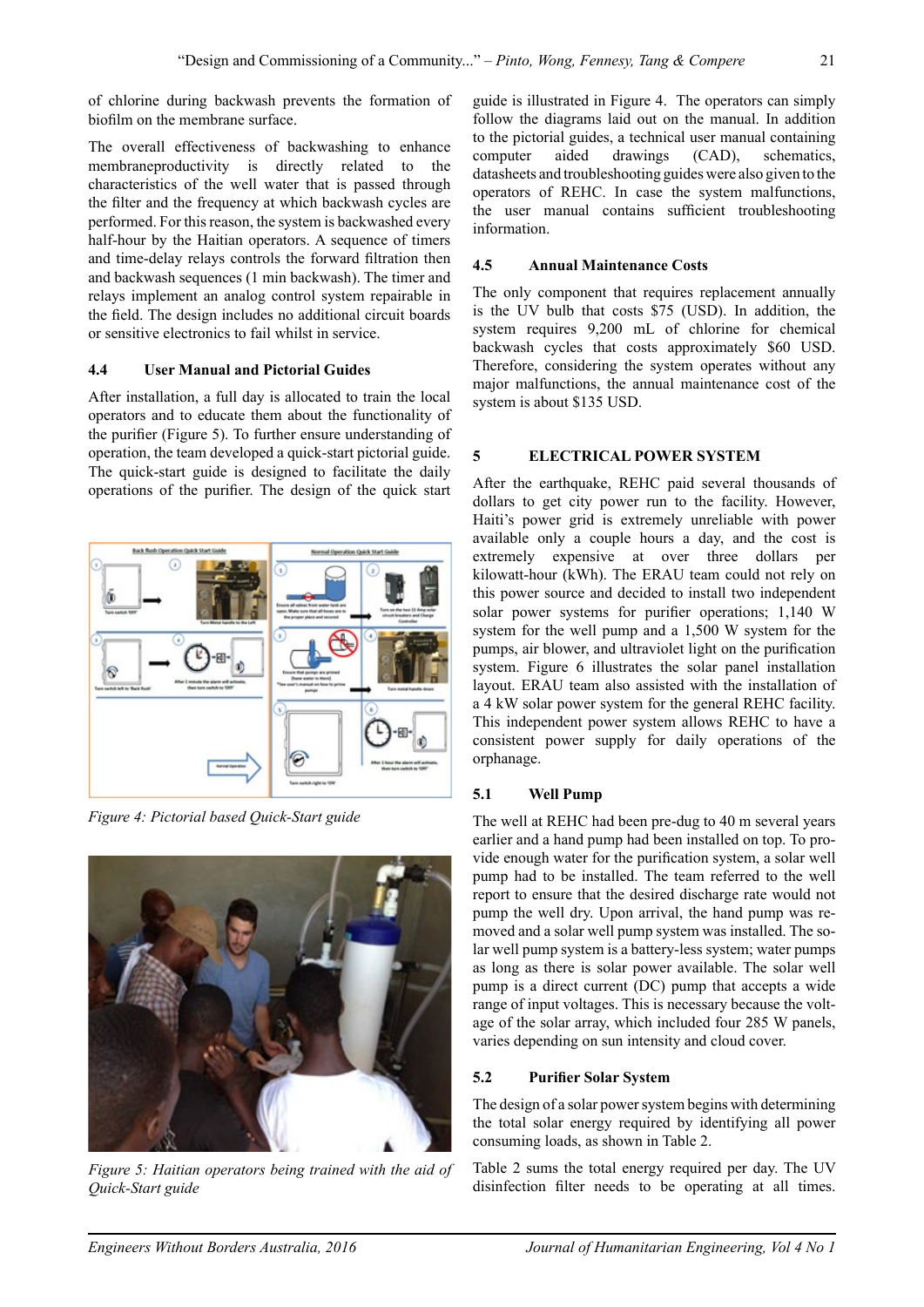

*Figure 6: Solar power system for well pump and purifier loads*

*Table 2: REHC purifier loads*

| Load               | Power<br>W) | <b>Hours</b><br>needed | <b>Energy</b><br>$(\mathbf{W}\mathbf{h})$ |
|--------------------|-------------|------------------------|-------------------------------------------|
| Ultraviolet filter | 43          | 48                     | 2064                                      |
| Feed pump          | 373         | 8                      | 2984                                      |
| Backwash pump      | 373         | 0.13                   | 48.49                                     |
| Air blower         | 373         | 0.13                   | 48.49                                     |
| <b>Totals</b>      | 1,162       | 56.27                  | 5,144.98                                  |

Therefore, as a safety precaution the design includes energy for the UV disinfection filter to operate continuously for a 48 hour period. Dividing the total energy required by 5 hours of peak sun, the theoretical power required is 1,029.5 W. Taking into account an 80 % temperature de-rating factor, the actual size of the solar panels required is 1,287 W. The team ended up purchasing six 250 W panels, for a total of 1,500 W.

The next step is to determine the battery bank size. The total storage necessary is twice the energy consumption of the system because the battery bank state of charge should not go below 50 %. This means that a battery bank capacity of approximately 10,000 Watt-hours (Wh) is needed. Using locally sourced deep cycle batteries, each with a voltage of 6 V and a capacity of 2.4 kWh, 4 batteries were required to meet the necessary capacity. Connecting these batteries in series provided 24 VDC.

Connecting the solar panels to the battery bank requires the use of a charge controller. A charge controller's main purpose is to regulate the power transfer from the solar panels to the battery and prevents battery overcharging After comparing products from multiple companies, the Midnite Classic 200 charge controller was chosen for its ability to allow higher battery charging currents over its competitors. The purifier loads draw their power from the battery bank. However, they required alternating current (AC) power and the battery bank provided DC power. A power inverter, which converts DC to AC, was required. To determine the necessary size, the total power loads needed to be summed and the startup current of the motors needed to be accounted for as well. Since the motors would not be started at the same time, the motor with the largest startup current would need to be used to spec the inverter. The backwash pump, having the largest startup current of 41 A, equates to over 4 kW of power draw from the inverter during startup in addition to the roughly 1 kW of power from the other components. After some research, a 5 kW modified sine wave inverter with a 10 kW surge capacity from AIMS was chosen to ensure that no problems in field would occur.

#### **6 Electrical Power System Costs**

Table 3 summarises the cost of major electrical components of the purifier and the power system.

*Table 3: Cost of major electrical components*

| <b>Electrical component</b>    | Cost (USD) |
|--------------------------------|------------|
| Solar components               | \$3,850.00 |
| Purifier control box           | \$1,392.53 |
| <b>Battery bank components</b> | \$2,137.68 |
| <b>Total</b>                   | \$7,380.21 |

#### **7 PURIFIER TESTING**

#### **7.1 Clay Dust Testing**

The system was tested at Miller-Leaman Inc., a local water purification company which provided access to their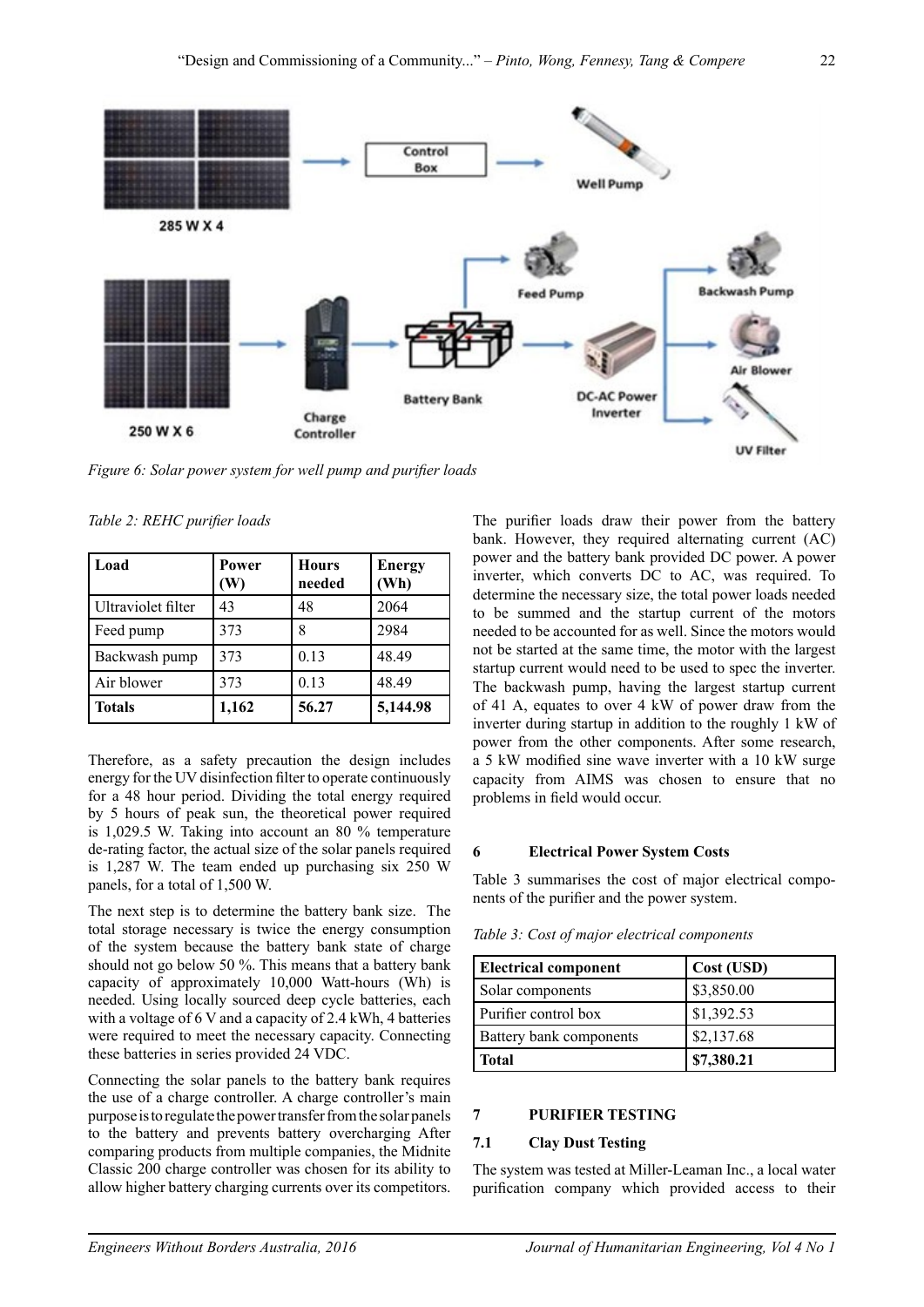purifier test facilities. Miller-Leaman's engineers and technicians provided critical feedback to improve the overall design of the system. Clay test dust was used to evaluate the performance of the membrane filter during filtration mode and backwash mode. By using test dust ranging from 1 to 100 microns in size, the team was able to evaluate how the filter performs in filtration and backwash modes. Since UF filters are rated at 0.1 micron, all the clay dust was captured during filtration mode. The water sample was mixed with clay dust to create a sample with a turbidity of 10 nephalometric turbidity units (NTU). After filtering the water sample, the NTU of the backwash water and the filtered water was also measured. The filtered water turbidity was approximately 0.01 NTU. This is the expected result because low turbidity reading means the 0.1 micron membrane effectively excluded the 1 to 100 micron test dust. The backwash effluent was cloudy and obviously contained the excluded test dust.

#### **7.2 Baseline Pressure Testing**

The system utilises pressure gauges to measure baseline pressures for the Helix disc filter and the UF membrane filter. High turbidity water is passed through the system to purposely clog the filters until the transmembrane pressure increases. The system is then backwashed to confirm that the UF filter's transmembrane pressure drops to its baseline and the Helix disc filter is manually cleaned. The pressure across the UV disinfection filter is not measured since it is fairly low.

#### **7.3 Bacteria Testing**

After installing the system in Haiti, bacteria tests were performed on a well water sample and a purified water sample to ensure water safety. More than 5 colonies of bacteria are considered an abnormal amount of bacteria and water sanitation or filtration is required (Prolabinc. com, 2014). Figure 7 compares the two samples after 48 hours. The well water on the left has sufficient colonies of bacteria to cause illness. After passing through the purifier, not only does the water appear clear, it has also drastically reduced bacteria levels. The water was then determined as safe for consumption.

# $8/19/13$  $3/19/13$ 9<sub>pm</sub> 9<sub>pm</sub> 49 haxs (+Shrs) 49 have (+shrs)

*Figure 7: Bacteria tests of well water versus purified water*

#### **9 IMPLEMENTATION**

#### **9.1 Installation and Partnership**

Sustainable development is essential to rebuild Haiti from the 2010 devastation. However, lack of coordination and lack of local ownership leads to unsustainable projects. Relief and development efforts require proper management to ensure the success of the project. For this reason, ERAU carefully considers each year's installation partner before committing to the partnership. Each partner is evaluated under the following criteria:

- A US-based organisation exists to provide ongoing communication, support, and maintenance.
- Representatives in Haiti are available and willing to cooperate and assist pre-trip planning and on-site installation.
- Partner has a sufficient budget prepare for on-site installation prior to our arrival.
- A well is available with a stable bore hole located in a secure area.
- Partner has compatible goals and visions.



*Figure 8: Water-selling micro-business storefront*

### **9.2 Micro-Business Development**

The excess water is sold to the surrounding communities through a micro-business. REHC set up a water-selling store front as illustrated in Figure 8.

Such storefronts are very common in Haitian communities; however when the team collected water samples from competing stores nearby, the water sold in certain stores were not of drinking water quality. To encourage the local community to purchase water from a reliable source, REHC sells the water at a cheaper price in comparison to other local water stores nearby. The generated income facilitates the maintenance costs of the purification system. The micro-business has also created multiple jobs in the area.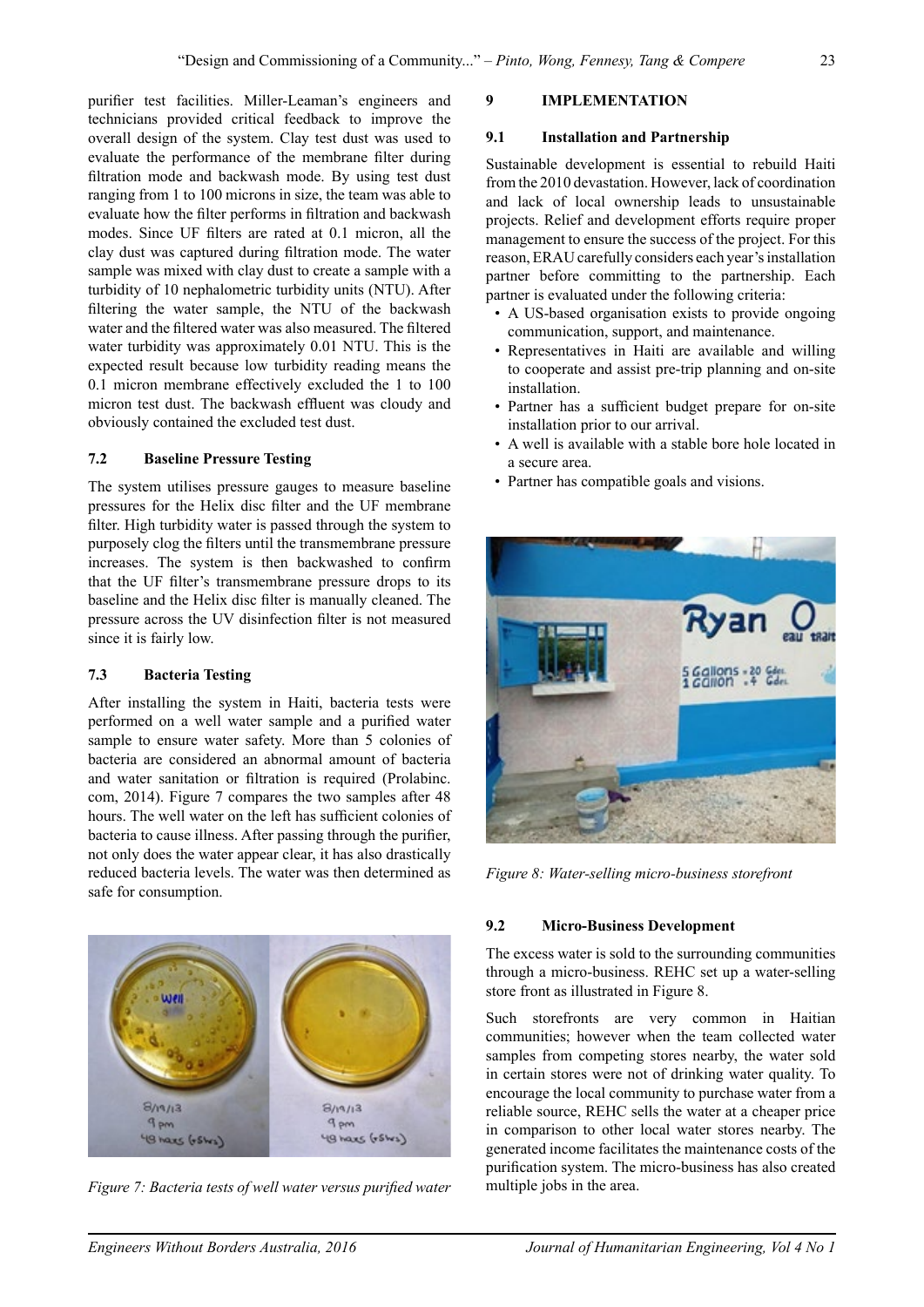

*Figure 9: Water Sanitation and Hygiene training with the aid of pictorial posters*

#### **10 WATER, SANITATION AND HYGIENE TRAINING**

Poor sanitation, unsafe water and unhygienic practices are a major cause for disease in developing nations. Despite being preventable, water and hygiene related disease remains one of the most significant child health problems around the world. Diarrhea alone kills over 3,000 children each day and 88 % of diarrheal disease is related to unsafe drinking water, inadequate sanitation and poor hygiene (UNICEF, 2014). As illustrated in Figure 9, ERAU utilises pictorial hygiene posters that are written in Haitian Creole to educate the local community and children at REHC. Through WASH training, ERAU aims to promote the value of the purification system as well as to attract the local community to purchase the clean water from the REHC micro- business.

#### **10.1 Future Design Improvements**

As of this writing, ERAU has installed three communityscale purifiers at various Haitian communities. The main design setback the team has experienced so far has been the cost associated with shipping the unit over to Haiti. Current design contains an assembly that includes a bulky stainless frame, large filters and heavy pumps. Due to the large size and weight of the current design, shipping is a major cost factor. ERAU is currently working on a more modular design for the purifier instead of a single large assembly. Since a team of about 12 members travel to Haiti for the installation of the unit, the idea is to have a design such that a majority of the components of the purifier could be checked in as airline oversized luggage whilst travelling.

### **11 CONCLUSIONS**

The Project Haiti 2013 team designed and installed a 38 L/min water purifier with an 1100 W submersible well pump. The backwash capability of the system allows the main filtration component to be cleaned in place and leads to a design life of 4 to 7 years. The system consists of a simplistic design with very few custom components. Since the majority of the components used in the system are off-the-shelf, it allows the end user easy access to replace any components in case of failure. By collaborating with an installation partner with a US-based organisation, ERAU engineers are able to assist in case the system malfunctions due to ongoing communications. Two 3,700 L tanks store well-water for the use of general orphanage operations. One 3,700 L tank stores the purified water and is used by the 200 children and staff at the orphanage. The excess water is sold to the local community through a store front located at REHC. The installation of the purification system has also helped to create local jobs in the area. ERAU receives frequent updates from REHC staff regarding the purifier. Since installed in May 2013, the system is currently in operation without any major malfunctions. ERAU intends to continue doing similar work in Haiti to provide clean drinking water to those in need.

### **12 REFERENCES**

Decarolis, J, Hong, S., & Taylor, J., 2001, 'Fouling behavior of a pilot scale inside-out hollow fiber UF membrane during dead-end filtration of tertiary wastewater'. *Journal of Membrane Science*, vol. 191, no.1, pg.165-178, doi: 10.1016/S0376-7388(01)00455-0

Leaman, M., n.d., *Helix HD Series Owner's Manual*, 1st ed., viewed 11 August 2014, <http://www.millerleaman. com/files/products/brochures/helixhdsalessheet1.pdf>

Leaman, M., n.d., *Ultra-Pure UF Membrane User's Manual*, 1st ed., viewed 11 August 2014, <http://www. millerleaman.com/files/products/brochures/ufmembrane cutsheet2009.pdf>

Lies, A., 2011, *The earthquake in Haiti*, 1st ed., ABDO Publishing Company: Edina, MN, USA, pp.12-13.

Nguyen, T., Roddick, F. & Fan, L., 2012, 'Biofouling of water treatment membranes: a review of the underlying causes, monitoring techniques and controlmeasures', *Membranes*, vol. 2 no. 4, pp. 804-840, doi: 10.3390/ membranes2040804

Prolabinc.com, 2014, *Bacteria Test Kit – Instructions,* viewed 12 August 2014, <http://www.prolabinc.com/instructions/bacteria.html>